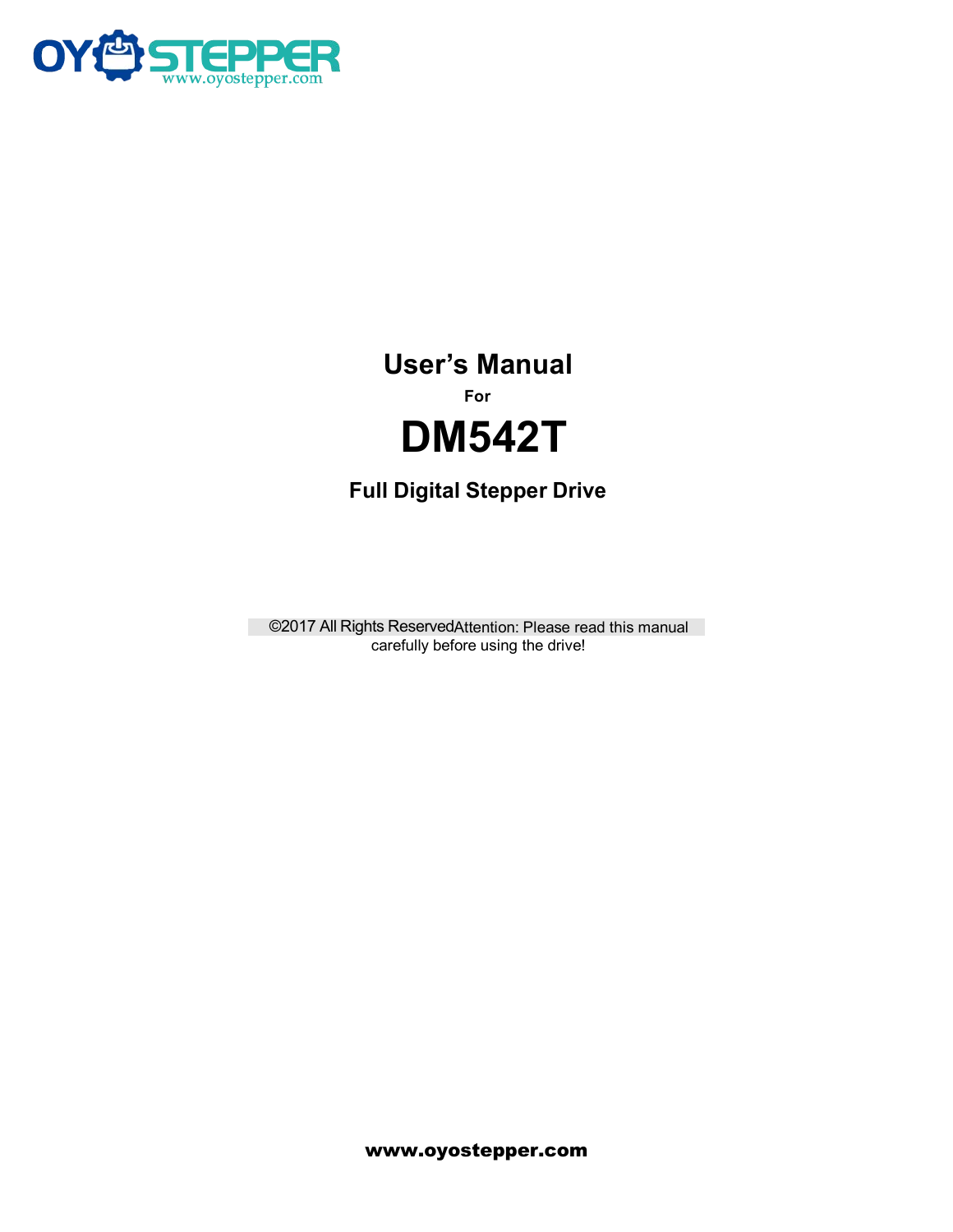

# **Table of Contents**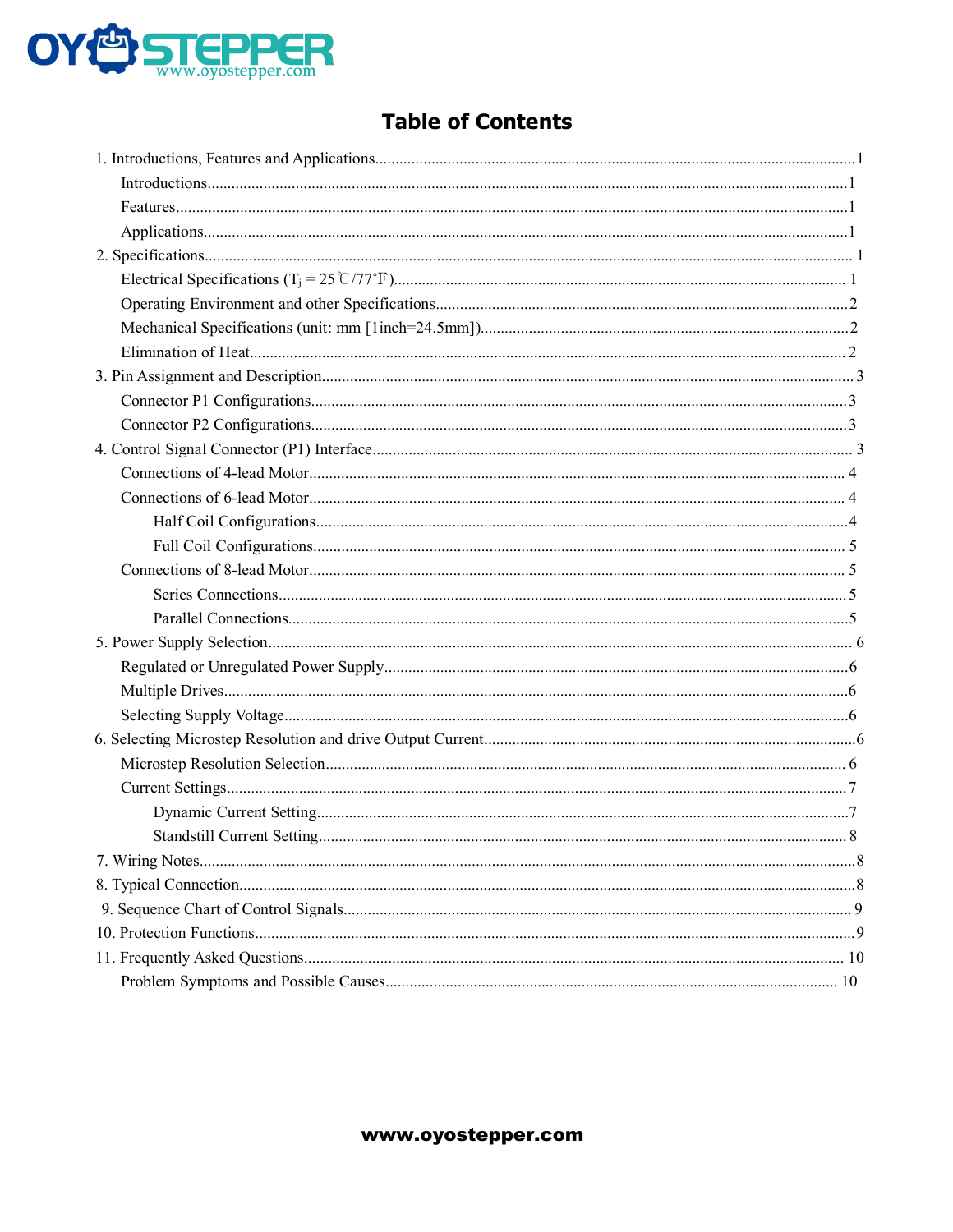

# **Introductions**

THE DM542T Full Digital Stepper Drive Manual<br>1. Introductions, Features and Applications<br>The DM542T is a fully digital stepper drive developed with advanced DSP control algorithm based on the latest<br>motion control technolo motion control technology. It has achieved a unique level oped with advanced DSP control algorithm based on the latest<br>The DM542T is a fully digital stepper drive developed with advanced DSP control algorithm based on the **EXECT IN THE CONSECT IN THE CONSECT THE CONSECT THE CONSECT THE DIMENSION INTO AUTOMOTIVE MANUAL IT INTO AUTOMOTIVE INTO AUTOMOTIVE INTO AUTOMOTIVE INTO AUTOMOTIVE INTO A THE DIMENSION THE DIMENSION FEATURE INTO A COMPARE EXECT MODE COMPRESS WE ARE AN ADDED TO MARK COMPARED UNITED USIGN DEVIDENDING IN INTO MONET THE DM542T is a fully digital stepper drive developed with advanced DSP control algorithm based on the latest motion control tech EXECTMENT IDENTIFUL DEATHER IDENTIFUL DEATHER IDENTIFUL DEATHER IN THE UNISIDE DRIVIDENTIFUL Digital Stepper Drive Manual<br>Introductions<br>The DM542T is a fully digital stepper drive developed with advanced DSP control algor** WWW.oyostepper.com<br>1. Introductions, Features and Applications<br>1. Introductions<br>The DM542T is a fully digital stepper drive de<br>motion control technology. It has achieved a unique<br>range instability. Its motor auto-identific Introductions<br>
The DM542T is a fully digital stepper drive developed with advanced DSP control algorithm bas<br>
motion control technology. It has achieved a unique level of system smoothness, providing optimal torque<br>
arrang The DM542T is a fully digital stepper drive developed with advanced DSP control algorithm based on the latest<br>motion control technology. It has achieved a unique level of system smoothness, providing optimal torque and nul motion control technology. It has a<br>chrowed a unique level of system smoothness, providing optimal torque and nuis microsteps<br>are instability. Its motor auto-cidentification and parameter auto-configuration feature offers e instability. Its motor atto-loantification and<br>es with different motors. Compared with tr<br>pr noise, lower heating, and smoother mov<br>irement applications.<br>tures<br>Anti-Resonance provides optimal torque and<br>Motor auto-identi 16 mouses with direct motors. Compared with radiuonal analog drives, DM3421 can drive a stepper motor at much<br>clower noise, lower heating, and smoother movement. Its unique features make DM542T an ideal choice for high<br>req

# **Features**

- 
- motors Fr noise, lower heating, and smoother movement. Its unificement applications.<br> **arres**<br>
Anti-Resonance provides optimal torque and nulls mid-range<br>
Motor auto-identification and parameter auto-configuration<br>
motors<br>
Multi-Features<br>
■ Anti-Resonance provides optimal torque and nulls mid-range instability<br>
■ Motor auto-identification and parameter auto-configuration when power on, off<br>
motors<br>
■ Multi-Stepping allows a low resolution step in ■ Anti-Resonance provides optimal torque and nulls mid-<br>
■ Motor auto-identification and parameter auto-configurat<br>
■ Multi-Stepping allows a low resolution step input to<br>
■ Multi-Stepping allows a low resolution step inp <ul>\n<li> Anti-Resonance provides optimal torque and nulls mid-range instability</li>\n<li> Motor auto-identification and parameter auto-configuration when power on, offer optimal responses with different motors</li>\n<li> Multi-Stepping allows a low resolution step input to produce a higher microstep output, thus offers smoother motor movement</li>\n<li>Is selectedble microstep resolutions including 400, 800, 1600, 3200, 6400, 12800, 25600, 1000, 2000, 4000, 5000, 8000, 10000, 20000, 25000</li>\n<li>Soft-start with no "jump" when powered on</li>\n<li>Input voltage 20-50VDC</li>\n<li>8 selectedble peak ■ Anu-resonance provides optimal torque and nutris mu-lange instability<br>
■ Motor auto-identification and parameter auto-configuration when power on, offer optimal responses with different<br>
motors<br>
■ Multi-Stepping allows
- 
- Motor auto-loantification and parameter auto-configuration w<br>
motors<br>
 Multi-Stepping allows a low resolution step input to produ<br>
motor movement<br>
 15 selectable microstep resolutions including 400, 800, 1600,<br>
8000, ■ Multi-Stepping allows a low resolution step input to produce a high<br>motor movement<br>
■ 15 selectable microstep resolutions including 400, 800, 1600, 3200, 64<br>
8000, 10000, 20000, 25000<br>
■ Soft-start with no "jump" when p ■ Multi-Stepping allows a low resolution step input to p<br>motor movement<br>
■ 15 selectable microstep resolutions including 400, 800, 1<br>
8000, 10000, 20000, 25000<br>
■ Soft-start with no "jump" when powered on<br>
■ Input voltage ■ 15 selectable microstep resolutions including 400, 800, 1600, 3200, 8000, 10000, 20000, 25000<br>
■ Soft-start with no "jump" when powered on<br>
■ Input voltage 20-50VDC<br>
■ Selectable peak current including 1.00A, 1.46A, 1.9
- 
- 
- 
- 
- 
- 
- 
- 

# **Applications**

Suitable for a wide range of stepper motors, size from NEMA17 to 24. It can be used in various kinds of machines,<br>Supervisting for a wide range of stepper motors, size from NEMA17 to 24. It can be used in various kinds of ■ mput votage 20-50 VDC<br>
■ Selectable peak current including 1.00A, 1.46A, 1.91A, 2.37A, 2.84A, 3.31A, 3.76A, 4.20A<br>
■ Pulse input frequency up to 200 KHz, TTL compatible and optically isolated input<br>
■ Automatic ide-curr Seieclable peak current including 1.00A, 1.40A, 1.91A, 2.37A, 2.84A, 3.31A, 3.76A, 4.20A<br>
Pulse input frequency up to 200 KHz, TTL compatible and optically isolated input<br>
Automatic idle-current reduction<br>
Suitable for 2-• Selectable peak current including 1.00A,<br>
• Pulse input frequency up to 200 KHz, TTL<br>
• Automatic idle-current reduction<br>
• Suitable for 2-phase and 4-phase motors<br>
• Over-voltage and over-current protections<br>
Applicati ■ Suitable for 2-phase and 4-phase motors<br>
■ Support PUL/DIR mode<br>
■ Over-voltage and over-current protections<br>
Applications<br>
Suitable for a wide range of stepper motors, size from NEMA17 to<br>
such as X-Y tables, engravin

| pplications.                                                                                                                                                                                                                                                                                                                     |          |                    |                 |              |
|----------------------------------------------------------------------------------------------------------------------------------------------------------------------------------------------------------------------------------------------------------------------------------------------------------------------------------|----------|--------------------|-----------------|--------------|
| uitable for a wide range of stepper motors, size from NEMA17 to 24. It can be used in various kinds of machines,<br>ach as X-Y tables, engraving machines, labeling machines, laser cutters, pick-place devices, and so on. Particularly<br>dapt to the applications with low noise, low heating, high speed and high precision. |          |                    |                 |              |
| . Specifications                                                                                                                                                                                                                                                                                                                 |          |                    |                 |              |
| lectrical Specifications (T <sub>i</sub> = 25 <sup>°</sup> C/77 <sup>°</sup> F)                                                                                                                                                                                                                                                  |          |                    |                 |              |
|                                                                                                                                                                                                                                                                                                                                  |          | <b>DM542T</b>      |                 |              |
| Parameters                                                                                                                                                                                                                                                                                                                       | Min      | Typical            | Max             | Unit         |
| <b>Output Peak Current</b>                                                                                                                                                                                                                                                                                                       | 1.0      |                    | $4.2$ (3.0 RMS) | $\mathbf{A}$ |
| <b>Input Voltage Logic</b>                                                                                                                                                                                                                                                                                                       | $+20$    | $+36$              | $+50$           | <b>VDC</b>   |
| <b>Signal Current Pulse</b>                                                                                                                                                                                                                                                                                                      | 7        | 10                 | 16              | mA           |
| input frequency Pulse                                                                                                                                                                                                                                                                                                            | $\theta$ |                    | 200             | kHz          |
| Width                                                                                                                                                                                                                                                                                                                            | 2.5      |                    |                 | uS           |
| Isolation resistance                                                                                                                                                                                                                                                                                                             | 500      |                    |                 | $M\Omega$    |
|                                                                                                                                                                                                                                                                                                                                  |          | www.oyostepper.com |                 |              |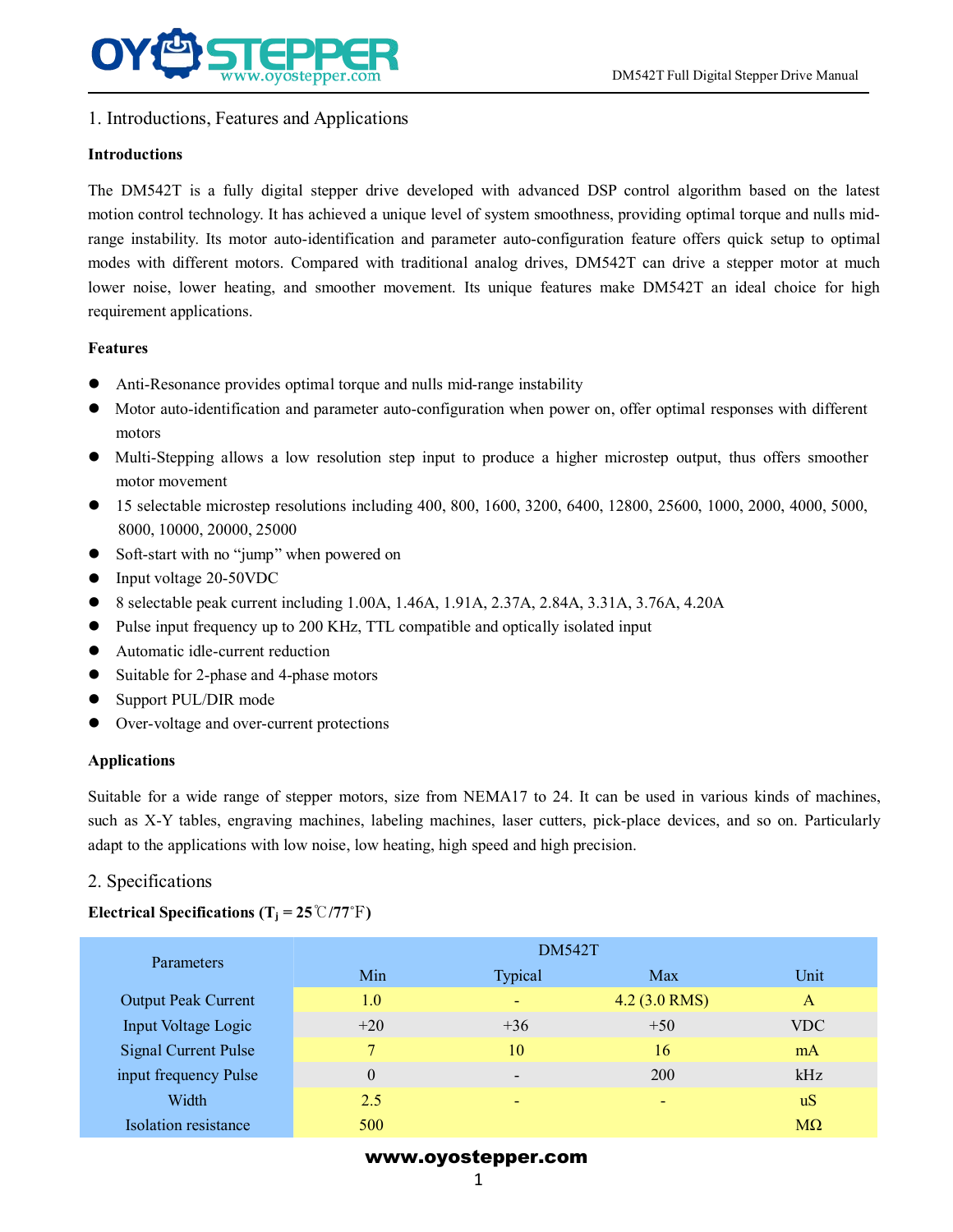

|                                                       |                                            | DM542T Full Digital Stepper Drive Manual |  |
|-------------------------------------------------------|--------------------------------------------|------------------------------------------|--|
| <b>Operating Environment and other Specifications</b> |                                            |                                          |  |
| Cooling                                               | Natural Cooling or Forced cooling          |                                          |  |
|                                                       | Environment                                | Avoid dust, oil fog and corrosive gases  |  |
|                                                       | <b>Ambient Temperature</b>                 | $0^{\circ}C - 65^{\circ}C$               |  |
| <b>Operating Environment</b>                          | Humidity                                   | $40\%RH - 90\%RH$                        |  |
|                                                       | <b>Operating Temperature</b>               | $-10^{\circ}$ C $-45^{\circ}$ C          |  |
|                                                       | Vibration                                  | 10-50Hz / 0.15mm                         |  |
| <b>Storage Temperature</b>                            | $-20^{\circ}\text{C} - 65^{\circ}\text{C}$ |                                          |  |
| Weight                                                | Approx. 210g (7.4oz)                       |                                          |  |
| Mechanical Specifications (unit: mm [1inch=25.4mm])   |                                            |                                          |  |
|                                                       | 118                                        |                                          |  |
|                                                       | 112                                        |                                          |  |
|                                                       |                                            |                                          |  |



- $< 80\degree C(176\degree F);$ Figure 1: Mechanical specifications<br> **Stops, Stops, Stops, Stops, Stops, Stops, Stops, Stops, Stops, Stops, Stops, Stops, Stops, Stops, Stops, Stops, Stops, Stops, Stops, Stops, Stops, Stops, Stops, Stops, Stops, Stops, S INTERT ACCOMMUNIMELERT SETTER CONTROLLERT SETTEM SETTEM SETTEM SETTEM SETTEM SETTEM SETTEM SETTEM SETTEM SETTEM SETTEM SETTEM SETTEM SETTEM SETTEM SETTEM SETTEM SETTEM SETTEM SETTEM SETTEM SETTEM SETTEM SINC VALUE AT A S** Figure 1: Mech<br>
\***Recommend use side movel \***<br> **Recommend use side movel with the system if necessary.**<br>
It is recommended to use automatic idle-current movel<br>
It is recommended to use automatic idle-current movel<br>
It is
- 
-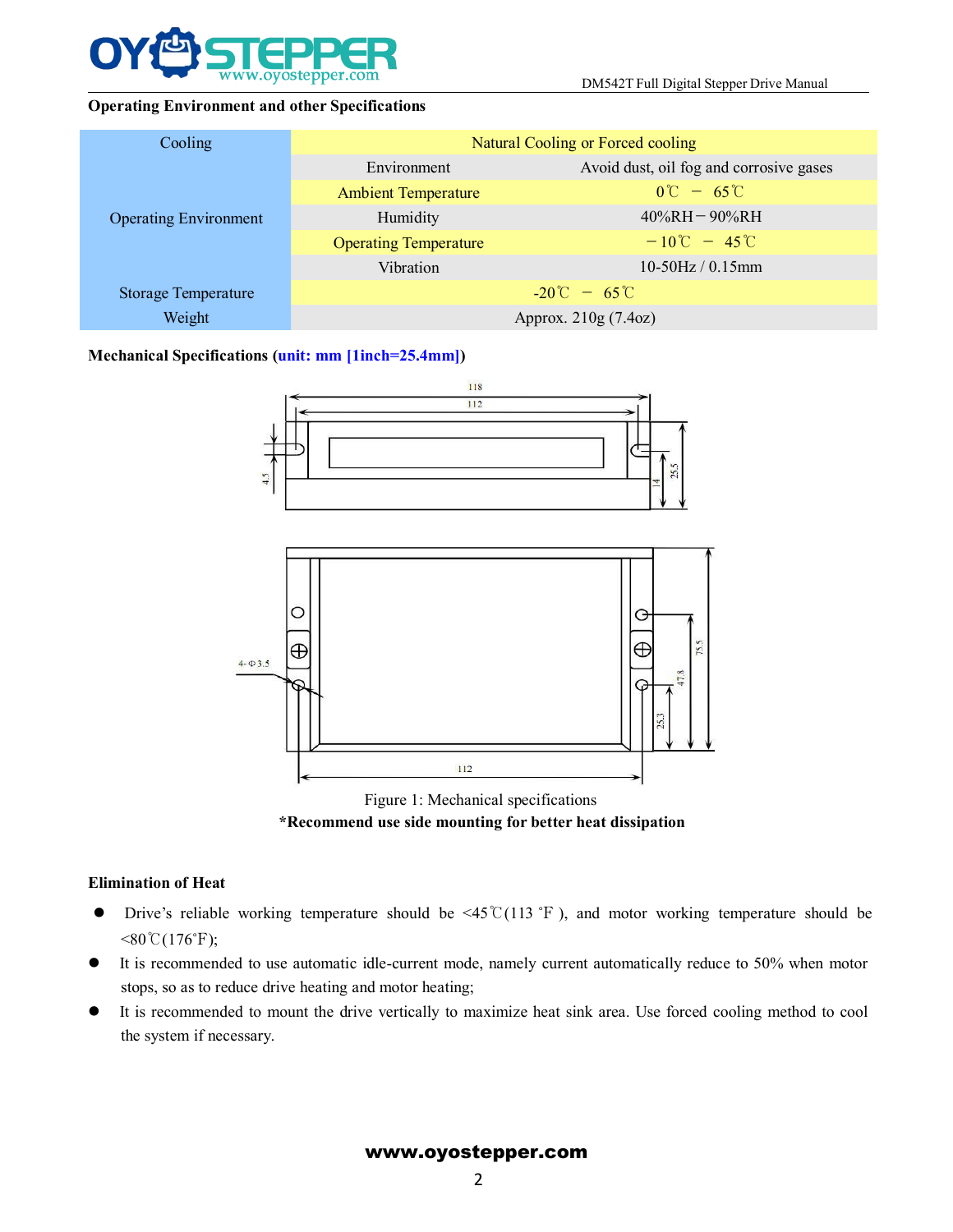

DM542T Full Digital Stepper Drive Manual<br>nections, and P2 is for power and motor **STEPPER**<br>3.Pin Assignment and Description<br>The DM542T has two connectors P1&P2, P1 is for control signa<br>connections. The following tables are brief descriptions of the two c<br>and related issues are presented in section 4, The DM542T has two connectors P1&P2, P1 is for control signals connections, and P2 is for power and motor connections. The following tables are brief descriptions of the two connectors. More detailed descriptions of the pi CONCONNECTED DECREATED DISAST Full Digital Stepper Drive Manual<br>3. Pin Assignment and Description<br>The DM542T has two connectors P1&P2, P1 is for control signals connections, and P2 is for power and motor<br>connections. The f **EXECUTE:**<br>
The DM542T has two connectors P1&P2, P1 is for control signals connections.<br>
The DM542T has two connectors P1&P2, P1 is for control signals connections,<br>
connections. The following tables are brief descriptions **CONFIGURER**<br> **CONFIGURER**<br> **CONFIGURER**<br> **CONFIGURER**<br> **CONFIGURER**<br> **CONFIGURER**<br> **CONFIGURER**<br> **CONFIGURER**<br> **CONFIGURER**<br> **CONFIGURER**<br> **CONFIGURER**<br> **CONFIGURER**<br> **CONFIGURER**<br> **CONFIGURER**<br> **CONFIGURER**<br> **CONFIGURER** 

| 3. Pin Assignment and Description  | DM542T Full Digital Stepper Drive Manual                                                                                                                                                                                                                                                 |
|------------------------------------|------------------------------------------------------------------------------------------------------------------------------------------------------------------------------------------------------------------------------------------------------------------------------------------|
|                                    |                                                                                                                                                                                                                                                                                          |
|                                    | The DM542T has two connectors P1&P2, P1 is for control signals connections, and P2 is for power and motor                                                                                                                                                                                |
|                                    | connections. The following tables are brief descriptions of the two connectors. More detailed descriptions of the pins                                                                                                                                                                   |
|                                    | and related issues are presented in section 4, 5, 9.                                                                                                                                                                                                                                     |
| <b>Connector P1 Configurations</b> |                                                                                                                                                                                                                                                                                          |
| <b>Pin Function</b>                | <b>Details</b>                                                                                                                                                                                                                                                                           |
| $PUL+$                             | Pulse signal: In single pulse (pulse/direction) mode, this input represents pulse signal, each<br>rising edge active; 4-5V when PUL-HIGH, 0-0.5V when PUL-LOW. The DM542T drive has                                                                                                      |
| PUL-                               | no double pulse mode (pulse/pulse). For reliable response, pulse width should be longer<br>than 2.5µs. Series connect resistors for current-limiting when +12V or +24V used (1K for<br>$+12V$ , 2k for $+24V$ ). The same as DIR and ENA signals.                                        |
| DIR+                               | DIR signal: In single-pulse mode, this signal has low/high voltage levels, representing two<br>directions of motor rotation; The DM542T drive has no double pulse mode (pulse/pulse). 4-5V<br>when DIR-HIGH, 0-0.5V when DIR-LOW. Please note that rotation direction is also related to |
| DIR-                               | motor-drive wiring match. Exchanging the connection of two wires for a coil to the drive will<br>reverse motor direction.                                                                                                                                                                |
| ENA+                               | Enablesignal: This signal is used for enabling/disabling the drive. High level (NPN control<br>signal, PNP and Differential control signals are on the contrary, namely Low level for                                                                                                    |
| ENA-                               | enabling.) for enabling the drive and low level for disabling the drive. Usually left<br><b>UNCONNECTED (ENABLED).</b>                                                                                                                                                                   |
| <b>Connector P2 Configurations</b> |                                                                                                                                                                                                                                                                                          |
| <b>Pin Function</b>                | Details                                                                                                                                                                                                                                                                                  |
| <b>GND</b>                         | Power Ground.                                                                                                                                                                                                                                                                            |
| $+V$                               | Power supply, 20~50 VDC, Including voltage fluctuation and EMF voltage.                                                                                                                                                                                                                  |
| $A^+, A^-$                         | <b>Motor Phase A</b>                                                                                                                                                                                                                                                                     |
| $B+$ . $B-$                        | Motor Phase B                                                                                                                                                                                                                                                                            |

| ENA+                               | Enablesignal: This signal is used for enabling/disabling the drive. High level (NPN control<br>signal, PNP and Differential control signals are on the contrary, namely Low level for                                                                                                                                                                                                                                                                                                                                                                              |  |  |
|------------------------------------|--------------------------------------------------------------------------------------------------------------------------------------------------------------------------------------------------------------------------------------------------------------------------------------------------------------------------------------------------------------------------------------------------------------------------------------------------------------------------------------------------------------------------------------------------------------------|--|--|
| <b>ENA-</b>                        | enabling.) for enabling the drive and low level for disabling the drive. Usually left<br><b>UNCONNECTED (ENABLED).</b>                                                                                                                                                                                                                                                                                                                                                                                                                                             |  |  |
| <b>Connector P2 Configurations</b> |                                                                                                                                                                                                                                                                                                                                                                                                                                                                                                                                                                    |  |  |
| Pin Function                       | Details                                                                                                                                                                                                                                                                                                                                                                                                                                                                                                                                                            |  |  |
| <b>GND</b>                         | Power Ground.                                                                                                                                                                                                                                                                                                                                                                                                                                                                                                                                                      |  |  |
| $+V$                               | Power supply, 20~50 VDC, Including voltage fluctuation and EMF voltage.                                                                                                                                                                                                                                                                                                                                                                                                                                                                                            |  |  |
| $A^+, A^-$                         | Motor Phase A                                                                                                                                                                                                                                                                                                                                                                                                                                                                                                                                                      |  |  |
| $B^+, B^-$                         | Motor Phase B                                                                                                                                                                                                                                                                                                                                                                                                                                                                                                                                                      |  |  |
|                                    | 4. Control Signal Connector (P1) Interface                                                                                                                                                                                                                                                                                                                                                                                                                                                                                                                         |  |  |
|                                    | The DM542T can accept differential and single-ended inputs (including open-collector and PNP output). The<br>DM542T has 3 optically isolated logic inputs which are located on connector P1 to accept line drive control signals.<br>These inputs are isolated to minimize or eliminate electrical noises coupled with the drive control signals.<br>Recommend using line drive control signals to increase noise immunity for the drive in interference environments. In<br>the following figures, connections to open-collector and PNP signals are illustrated. |  |  |
|                                    |                                                                                                                                                                                                                                                                                                                                                                                                                                                                                                                                                                    |  |  |

Recommend using line drive control signals to increase noise immunity for the drive control Signal Connector (P1) Interface<br>
The DM542T can accept differential and single-ended inputs (including open-collector and PNP outp The Following following voltage fluctuation and EMF voltage.<br>
The Following Following A<br>
H, B-<br>
Motor Phase A<br>
B+, B-<br>
Motor Phase B<br>
4. Control Signal Connector (P1) Interface<br>
The DM542T can accept differential and singl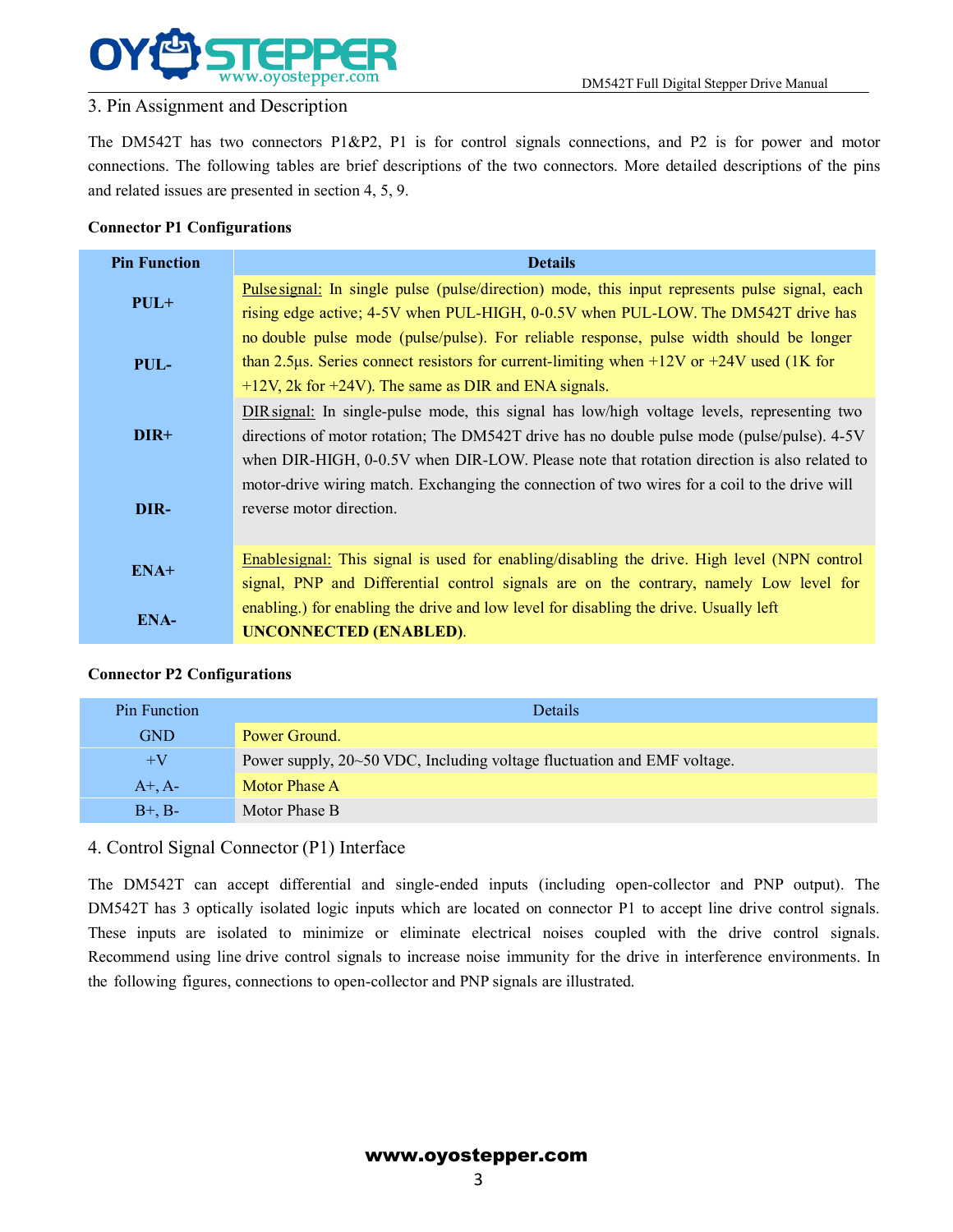







The 4 lead motors are the least flexible and easy to connect. And the Speed – torque of motor depends on winding<br>
enterthing the 4 lead motors are the least flexible and easy to connect. And the Speed – torque of motor de ENABLE  $\frac{1}{\frac{1}{\sqrt{1-\frac{1}{\sqrt{1-\frac{1}{\sqrt{1-\frac{1}{\sqrt{1-\frac{1}{\sqrt{1-\frac{1}{\sqrt{1-\frac{1}{\sqrt{1-\frac{1}{\sqrt{1-\frac{1}{\sqrt{1-\frac{1}{\sqrt{1-\frac{1}{\sqrt{1-\frac{1}{\sqrt{1-\frac{1}{\sqrt{1-\frac{1}{\sqrt{1-\frac{1}{\sqrt{1-\frac{1}{\sqrt{1-\frac{1}{\sqrt{1-\frac{1}{\sqrt{1-\frac{1}{\sqrt{1-\frac{1}{\sqrt{1-\frac{1}{\sqrt{1-\frac{1}{\sqrt{1-\frac{1}{\sqrt{1-\$ ENABLE<br>
Figure 2: Connections to open-coll<br>
signal (common-anode)<br>
Connections of 4-lead Motor<br>
The 4 lead motors are the least flexible and<br>
inductance. The output current from drive that<br>
output current. and easy to connect. And the Speed – torque of motor deper<br>
that is multiply the specified phase current by 1.4 to determ<br>  $A +$ <br>  $A -$ <br>  $B +$ <br>  $B -$ <br>
Figure 4: 4-lead Motor Connections<br>
Figure 4: 4-lead Motor Connections<br>
Fi



inductance. The output current from drive that is multiply the<br>
output current.<br>
P2<br>  $A + C$ <br>  $B + C$ <br>  $B + C$ <br>
Figure 4: 4-lead Mo<br>
Connections of 6-lead Motor<br>
Like 8 lead stepping motors, 6 lead motors have two configuration Connections of 6-lead Motor<br>
B+<br>  $A + \frac{P2}{P}$ <br>
Eigure 4: 4-lead Motor Connections<br>
Like 8 lead stepping motors, 6 lead motors have two configurations available for high speed or high torque operations.<br>
The higher torque The higher speed configuration, or half coil, is described, because it uses one half of the motor's inductor windings.<br>The higher speed configuration, or half coil, is described, because it uses one half of the motor's in The higher speed configuration, or half coil, uses the full coil windings.<br>
As previously stated, the half coil configuration uses 50% of the motor phase windings.<br>
As previously stated, the half coil configuration uses 5 <sup>H</sup><br>Figure<br>Connections of 6-lead Motor<br>Like 8 lead stepping motors, 6 lead motors have<br>The higher speed configuration, or half coil, is<br>The higher torque configuration, or full coil, uses<br>**Half Coil Configurations**<br>As prev

Figure 4: 4-lead Motor Connections<br>Figure 4: 4-lead Motor Connections<br>Like 8 lead stepping motors, 6 lead motors have two configurations available for high speed or high torque operations.<br>The higher speed configuration, o Figure 4: 4-lead Motor Connections<br>
Eike 8 lead stepping motors, 6 lead motors have two configurations available for high speed or high torque operations.<br>
The higher speed configuration, or half coil, is described, becaus Figure 4. 4-tead Woold Confiections<br>
Like 8 lead stepping motors, 6 lead motors have two configurations available for high speed or high torque operations.<br>
The higher speed configuration, or half coil, is described, beca **Connections of 6-lead Motor**<br>
Like 8 lead stepping motors, 6 lead motors have two configurations available for high speed or high torque of<br>
The higher speed configuration, or half coil, is described, because it uses one Figure5: 6-lead motor half coil (higher speed) connections<br>
with a speed of the parallel connection of 8 lead motor, the torque output will be more stable at h<br>
also referred to as half chopper. In setting the drive outp

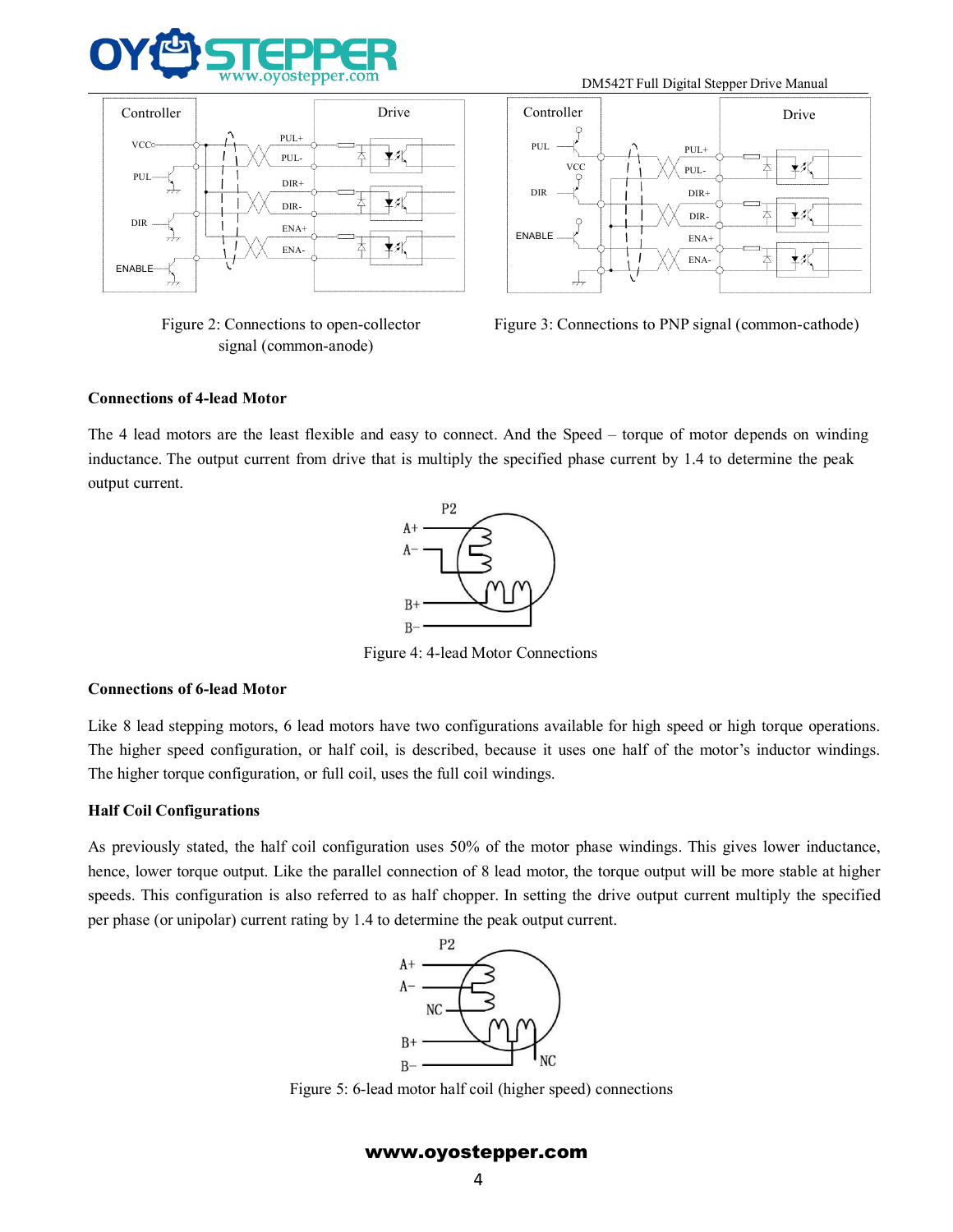

DM542T Full Digital Stepper Drive Manual<br>ations where higher torque at lower speed is The full Coil Configurations<br>The full coil configurations<br>The full coil configuration on a six lead motor should be used in applications where higher torque at lower speed is<br>desired. This configuration is also referred to **EXECUTE:**<br>
Full Coil Configurations<br>
The full coil configuration is also referred to as full copper. In full coil mode, the motors should be run at only 70% of<br>
their rated current to prevent overheating.<br>  $A + \frac{P2}{P}$ **COVIDER**<br>
Full Coil Configurations<br>
The full coil configuration on a six lead motor should be used in<br>
desired. This configuration is also referred to as full copper. In full<br>
their rated current to prevent overheating.<br> a six lead motor should be used in applications where higher torque at lower spe-<br>also referred to as full copper. In full coil mode, the motors should be run at only 70<br>verheating.<br> $A + \frac{P2}{P}$ <br> $A - \frac{NC}{N}$ <br> $B + \frac{NC}{N}$ <br>Fi



**CONFIDENTIFY ASSEMBED ASSEMBLE ASSEMBLE ASSEMBLE ASSEMBLE ASSEMBLE Connections of 8-lead Motor<br>
<b>CONFIDENTIFY ASSEM**<br> **CONFIDENTIFY ASSEMS**<br> **CONFIDENTIFY ASSEMS**<br> **CONFIDENTIFY ASSEMS**<br> **CONFIDENTIFY ASSEMS**<br> **CONFIDENT**  $A + C$ <br>  $B + C$ <br>  $B - C$ <br>
Figure 6: 6-lead motor full coil (higher torque) connections<br>
Connections of 8-lead Motor<br>
8 lead motors offer a high degree of flexibility to the system designer in that they may be connected in seri  $A - \frac{10^{10} \text{ J}}{B + \frac{10^{10} \text{ J}}{C}}$ <br>
Figure 6: 6-lead motor full coil (higher<br>
Connections of 8-lead Motor<br>
8 lead motors offer a high degree of flexibility to the system designer<br>
thus satisfying a wide range of appli

Figure 6: 6-lead<br> **Connections of 8-lead Motor**<br>
8 lead motors offer a high degree of flexibilit<br>
thus satisfying a wide range of applications.<br> **Series Connections**<br>
A series motor configuration would typically<br>
Because t Figure 6: 6-lead motor full coil (higher torque) connections<br>
Connections of 8-lead Motor<br>
8 lead motors offer a high degree of flexibility to the system designer in that they may be connected in series or parallel,<br>
thus Figure 6: 6-lead motor full coil (higher torque) connections<br>
S lead motors of **8-lead Motor**<br>
S lead motors offer a high degree of flexibility to the system designer in that they may be connected in series or parallel,<br> **Connections of 8-lead Motor**<br>
8 lead motors offer a high degree of flexibility to the system designer in that they may be connected in series or parallel<br>
thus satisfying a wide range of applications.<br> **Series Connection** bically be used in applications where a higher torque at lower speeds inductance, the performance will start to degrade at higher sp<br>only 70% of their rated current to prevent overheating.<br> $A +$ <br> $A -$ <br> $A -$ <br> $B +$ <br> $B -$ <br>Figure



Because this configuration has the most induced<br>
mode, the motors should also be run at only 70<sup>9</sup><br>
Figure 7<br> **Parallel Connections**<br>
An 8 lead motor in a parallel configuration of<br>
lower inductance, there will be higher t P2<br>
An  $\frac{p_2}{p_1}$ <br>  $\frac{p_3}{p_4}$ <br>  $\frac{p_4}{p_5}$ <br>  $\frac{p_5}{p_6}$ <br>  $\frac{p_6}{p_7}$ <br>  $\frac{p_7}{p_8}$ <br>  $\frac{p_8}{p_9}$ <br>  $\frac{p_9}{p_9}$ <br>  $\frac{p_1}{p_9}$ <br>  $\frac{p_1}{p_9}$ <br>  $\frac{p_1}{p_9}$ <br>  $\frac{p_1}{p_9}$ <br>  $\frac{p_2}{p_9}$ <br>  $\frac{p_3}{p_9}$ <br>  $\frac{$ P<br>  $A + C$ <br>  $A - C$ <br>
B<br>  $B + C$ <br>
B<br>
B<br>
Figure 7: 8-lead motor series connections<br>
An 8 lead motor in a parallel configuration offers a more stable, but lower torque at lower speeds. But because of the<br>
lower inductance, there w Parallel Connections<br>
Parallel Connections<br>
An 8 lead motor in a parallel configuration offers a more stable, but lower torque at lower speeds. But be<br>
lower inductance, there will be higher torque at higher speeds. Multi Figure 8: 8-lead motor parallel connections<br>
Number of the parallel connections<br>  $B +$ <br>  $B -$ <br>
Figure 8: 8-lead motor parallel connections<br>
Number of the parallel connections<br>
Number of the parallel connections<br>
Number of t

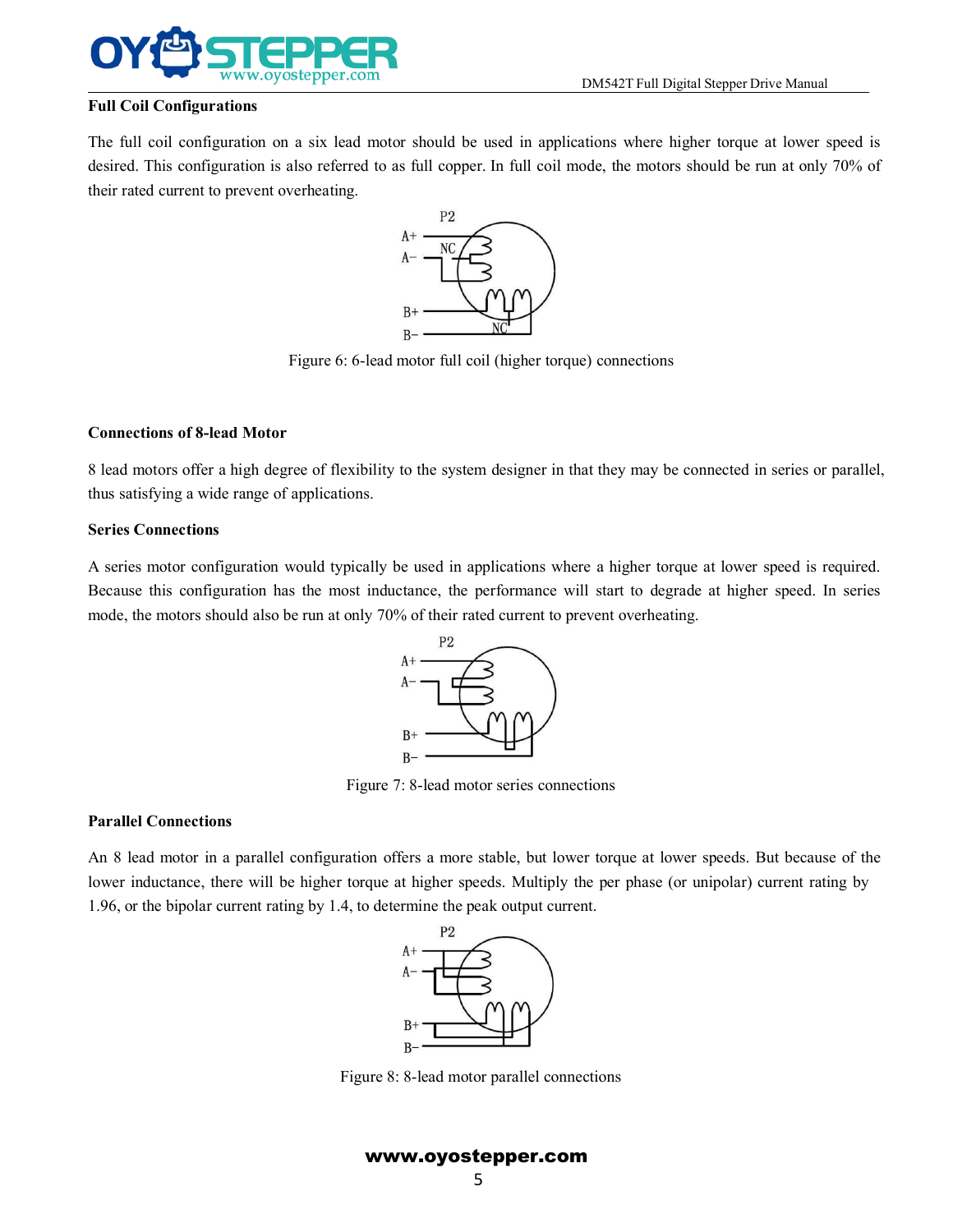

DM542T Full Digital Stepper Drive Manual<br>ame size from NEMA17 to 34) made by EXTREMENTARY WWW.oyostepper.com<br>
5. Power Supply Selection<br>
The DM542T can match medium and small size stepping<br>
Leadshine or other motor manufactures around the world. To<br>
select supply voltage and output current properly THEDM542T can match medium and small size stepping motors (frame size from NEMA17 to 34) made by<br>
Leadshine or other motor manufactures around the world. To achieve good driving performances, it is important to<br>
select su Leadshine or other motor manufactures around the world. To achieve good driving performances, it is important to Solutionary of the DNS42T Full Digital Stepper Drive Manual<br>
S. Power Supply Selection<br>
The DMS42T can match medium and small size stepping motors (frame size from NEMA17 to 34) made by<br>
Leadshine or other motor manufactur performance of the motor, while output current determines the output current of the motor, has been the motor manufactures around the world. To achieve good driving performances, it is important to select supply voltage an **EXECT SURFER SET SURFER SURFER SURFER SURFER SURFER SURFERENT SURFERENT SURFERENT SURFERENT SURFERENT SURFERENT SURFERENT SURFERENT SURFERENT SURFERENT SURFERENT SURFERENT SURFERENT SURFERENT SURFERENT SURFERENT SURFERENT EXECT AND THE MONE CONSECT AND THE MONE CONSECTED THE MONE OF THE MONE OF THE MONE CONSECTED THE MONE OF THE MONE CONSECTED THE MONET CONSECTED THE MONET CONSECTED THE MONET CONSECTED IN THE USE OF THE MONET CONSECTED SPE** S. Power Supply Selection<br>The DM542T can match medium and small<br>Leadshine or other motor manufactures aroun<br>select supply voltage and output current pro<br>performance of the motor, while output curre<br>lower speed). Higher sup **FREE 15 THE CONSECT SUPPLE THE SUPPLE SET ASSEMUST THE DM542T can match medium and small size stepping motors (Leadshine or other motor manufactures around the world. To achieve select supply voltage and output current pr** The DM542T can match medium and small size stepping motors (frame size from NEMA17 to 34) made by Leadshine or other motor manufactures around the world. To achieve good driving performances, it is important to select supp The DM3421 can match meatum and small size stepping motors (trame size from NEMAT/ to 34) made by<br>Leadshine or other motor manufactures around the world. To achieve good driving performances, it is important to<br>select supp

Leadismine or other motor manufactures around the word. To achieve good driving performances, it is important to select apply voltage of the motor, while output current preperly. Generally speaking, supply voltage determi select supply voltage and output current properly. Generally speaking, supply voltage determines the ingit speed<br>porformance of the motor, while output current determines the output torque of the driven motor (particularly performance of the motor, while output current determines the output torque of the dirven motor (particularly at<br>lower speed). Higher supply voltage will allow higher motor speed to be achieved, at the price of more noise the drive draws current family bounded with a subsect of the unregulated to be achieved, at the price of more mose and the metallity.<br> **Regulated or Unregulated Power Supply**<br> **Regulated or Unregulated Power Supply**<br> **Regu** neating. It the motion speed requirement is tow, it's better to use tower supply vottage to decrease noise, neating and<br>improve reliability.<br>**Regulated or Unregulated Power Supply**<br>Both regulated and unregulated power supp Improve renaonity.<br> **Regulated or Unregulated Power Supply**<br>
Both regulated and unregulated power supplies can be used to supply the drive. However, unregulated power supplies<br>
are preferred due to their ability to withsta rating. Both regulated and unregulated power supplies<br>are preferred due to their ability to withstand<br>supplies.) are indeed used, it is important to ha<br>example using 4A supply for 3A motor-drive op<br>power supply of lower current ra are preterred due to their ability to withstand current surge. It regulated power supplies (suen as most switching<br>supplies.) are indeed used, it is important to have large current output rating to avoid problems like curr suppies.) are maced used, it is important to nave large current output rating to avoid problems like current clamp, for<br>example using 4A supply of 3A motor-drive operation. On the other hand, if unregulated supply is used, example using 4A supply for 3A motor-drive operation. On<br>power supply of lower current rating than that of motor (t<br>the drive draws current from the power supply capacitor of<br>PWM cycle, but not during the OFF duration. The the drive draws current from the power supply capacito<br>
PWM cycle, but not during the OFF duration. Ther<br>
considerably less than motor current. For example, two<br>
rating.<br> **Multiple Drives**<br>
It is recommended to have multip

Figure 1.1 The power supply less than motor current. For example, two 3A motors can be well supplied by one power supply of 4A rating.<br> **Multiple Drives**<br> **Multiple Drives**<br>
It is recommended to have multiple drives to sh considerably less than motor current. For example, two 5A motors can be well supplied by one power supply of 4A<br> **Multiple Drives**<br>
It is recommended to have multiple drives to share one power supply to reduce cost, if th **Multiple Drives**<br>
It is recommended to have multiple drives to share one power supply to reduce cost, if the supply has enough capacity.<br>
To avoid cross interference, DO NOT daisy-chain the power supply input pins of the **Multiple Drives**<br>It is recommended to have multiple drives to share one power supply to reduce cost, if the supply has enough capacity.<br>To avoid cross interference, DO NOT daisy-chain the power supply input pins of the d It is recommended to have multiple drives to share one power supply to reduce cost, if the supply has enough capacity.<br>To avoid cross interference, DO NOT daisy-chain the power supply input pins of the drives. (Instead, p It is recommented to nave mutuple dives to share one power supply to reduce cost, it me supply has enough capacity.<br>To avoid cross interference, DO NOT daisy-chain the power supply input pins of the drives. (Instead, plea It is recommended to have minippe dives to state one power supply to reduce cost, it us supply has<br>To avoid cross interference, DO NOT daisy-chain the power supply input pins of the drives. (Instead<br>them to power supply s Selecting Supply Voltage<br>The power MOSFETS inside the DM542T can actually operate within  $+20 \sim +50$ VDC, including power input<br>fluctuation and back EMF voltage generated by motor coils during motor shaft deceleration. High

# power supplies with theoretical output voltage of  $+20 \sim +45$  v1<br>6. Selecting Microstep Resolution and drive Output Cu<br>This drive uses an 8-bit DIP switch to set microstep resolution<br> $\begin{array}{r} \n\hline\n\text{Dynamic Current} \\
\hline\n\text{Standard 11 Current} \\
\hline\n$

Thisdrive uses an 8-bit DIP switch to set microstep resolution, and motor operating current, as shown below:<br>
This drive uses an 8-bit DIP switch to set microstep resolution, and motor operating current, as shown below:<br>



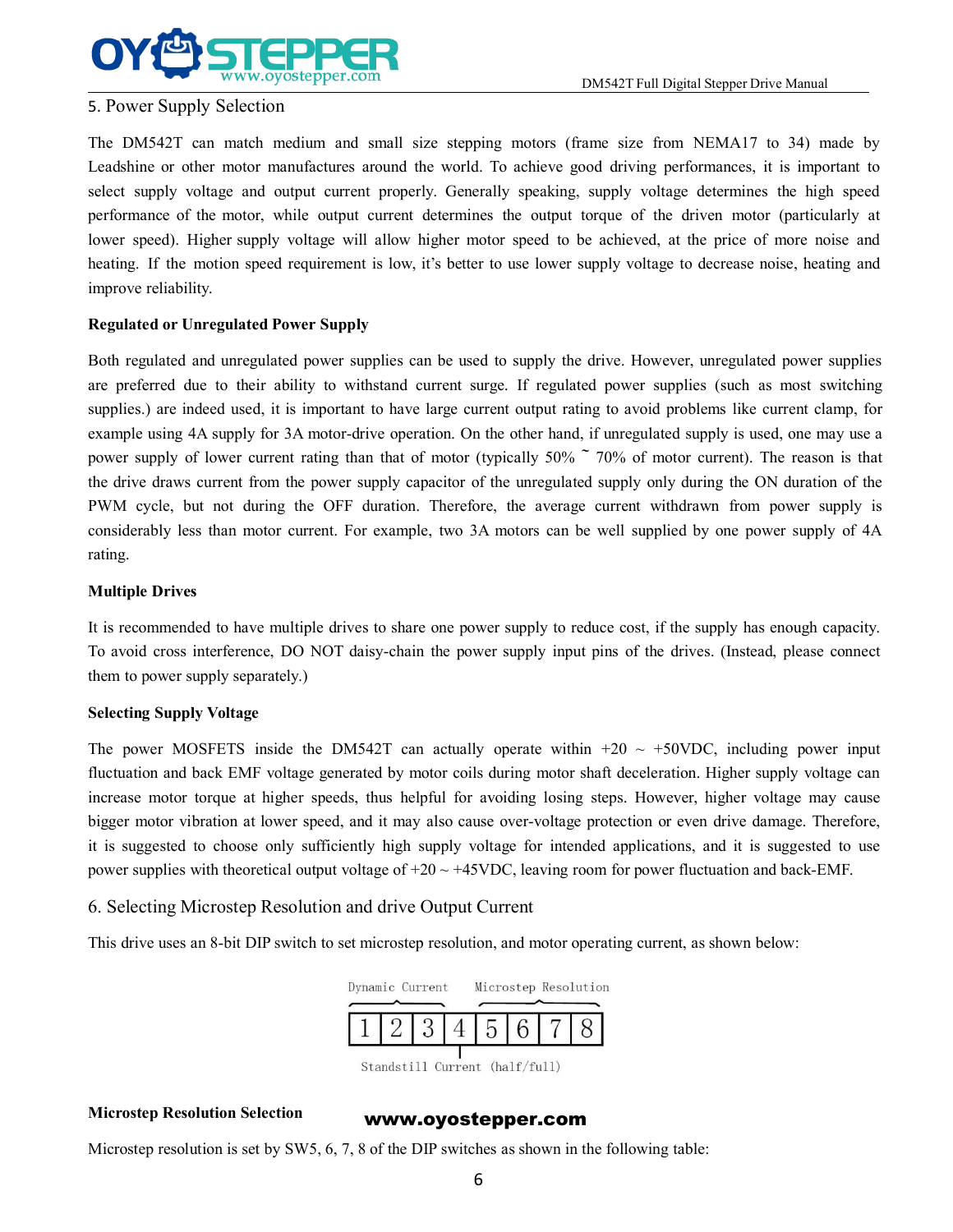|                | www.oyostepper.com        |                 | DM542T Full Digital Stepper Drive Manual |            |                 |  |  |
|----------------|---------------------------|-----------------|------------------------------------------|------------|-----------------|--|--|
| Microstep      | Steps/rev.(for 1.8°motor) | SW <sub>5</sub> | SW <sub>6</sub>                          | SW7        | SW <sub>8</sub> |  |  |
| $\overline{2}$ | 400                       | <b>OFF</b>      | ON                                       | ON         | ON              |  |  |
| $\overline{4}$ | 800                       | ON              | <b>OFF</b>                               | ON         | ON              |  |  |
| $\,8\,$        | 1600                      | <b>OFF</b>      | <b>OFF</b>                               | ON         | ON              |  |  |
| 16             | 3200                      | ON              | ON                                       | <b>OFF</b> | ON              |  |  |
| 32             | 6400                      | <b>OFF</b>      | ON                                       | <b>OFF</b> | ON              |  |  |
| 64             | 12800                     | ON              | <b>OFF</b>                               | <b>OFF</b> | ON              |  |  |
| 128            | 25600                     | <b>OFF</b>      | <b>OFF</b>                               | <b>OFF</b> | ON              |  |  |
| 5 <sup>5</sup> | 1000                      | ON              | $\mbox{ON}$                              | ON         | <b>OFF</b>      |  |  |
| 10             | 2000                      | <b>OFF</b>      | ON                                       | ON         | <b>OFF</b>      |  |  |
| 20             | 4000                      | ON              | <b>OFF</b>                               | ON         | <b>OFF</b>      |  |  |
| 25             | 5000                      | <b>OFF</b>      | <b>OFF</b>                               | ON         | <b>OFF</b>      |  |  |
| 40             | 8000                      | ON              | $\mbox{ON}$                              | <b>OFF</b> | <b>OFF</b>      |  |  |
| 50             | 10000                     | <b>OFF</b>      | ON                                       | <b>OFF</b> | <b>OFF</b>      |  |  |
| 100            | 20000                     | ON              | <b>OFF</b>                               | <b>OFF</b> | <b>OFF</b>      |  |  |
| 125            | 25000                     | <b>OFF</b>      | <b>OFF</b>                               | <b>OFF</b> | <b>OFF</b>      |  |  |
|                |                           |                 |                                          |            |                 |  |  |

25 5000 **OFF OFF OFF OFF OFF OFF** OFF OFF OFF S0 10000 ON ON OFF OFF OFF OFF OFF 125 25000 ON OFF OFF OFF OFF OFF Current Settings For a given motor, higher drive current will make the motor to output more torque, but at t and resistance, it is therefore important to set drive output current depending on motor phase current, motor leads and 50 10000 10000 10 OFF 10 20000 10 OFF 10 20000 10 OFF OFF OFF 125 25000 2000 DN OFF OFF OFF OFF OFF OFF Current Settings<br>
For a given motor, higher drive current will make the motor to output more torque, but at the same t however the selection also depends on leads and connections. The first three bits (SW1, 2, 3) of the DIP switch are used to set the dynamic current. Select a setting closest to your **Current Settings**<br>For a given motor, higher drive current will make the<br>heating in the motor and drive. Therefore, output curre<br>long time operation. Since parallel and serial connectio<br>and resistance, it is therefore impo For a given motor, higher drive current will make the m<br>heating in the motor and drive. Therefore, output current<br>long time operation. Since parallel and serial connections<br>and resistance, it is therefore important to set **Peak Current**<br> **Peak Current**<br> **Peak Current**<br> **RMS Current**<br> **Peak Current**<br> **RMS Current**<br> **Peak Current**<br> **Peak Current**<br> **Peak Current**<br> **Peak Current**<br> **Peak Current**<br> **Peak Current**<br> **RMS Current**<br> **Peak Current**<br>

| <b>Peak Current</b>                                                                                                                                                | <b>RMS Current</b> | SW1        | SW2        | SW <sub>3</sub> |
|--------------------------------------------------------------------------------------------------------------------------------------------------------------------|--------------------|------------|------------|-----------------|
| 1.00A                                                                                                                                                              | 0.71A              | ON         | ON         | ON              |
| 1.46A                                                                                                                                                              | 1.04A              | <b>OFF</b> | ON         | ON              |
| 1.91A                                                                                                                                                              | 1.36A              | ON         | <b>OFF</b> | ON              |
| 2.37A                                                                                                                                                              | 1.69A              | <b>OFF</b> | <b>OFF</b> | ON              |
| 2.84A                                                                                                                                                              | 2.03A              | ON         | ON         | <b>OFF</b>      |
| 3.31A                                                                                                                                                              | 2.36A              | <b>OFF</b> | ON         | <b>OFF</b>      |
| 3.76A                                                                                                                                                              | 2.69A              | ON         | <b>OFF</b> | <b>OFF</b>      |
| 4.20A                                                                                                                                                              | 3.00A              | <b>OFF</b> | <b>OFF</b> | <b>OFF</b>      |
| <b>Notes:</b> Due to motor inductance, the actual current in the coil may be smaller than the dynamic current setting,<br>particularly under high speed condition. |                    |            |            |                 |
|                                                                                                                                                                    | www.oyostepper.com |            |            |                 |
|                                                                                                                                                                    | 7                  |            |            |                 |
|                                                                                                                                                                    |                    |            |            |                 |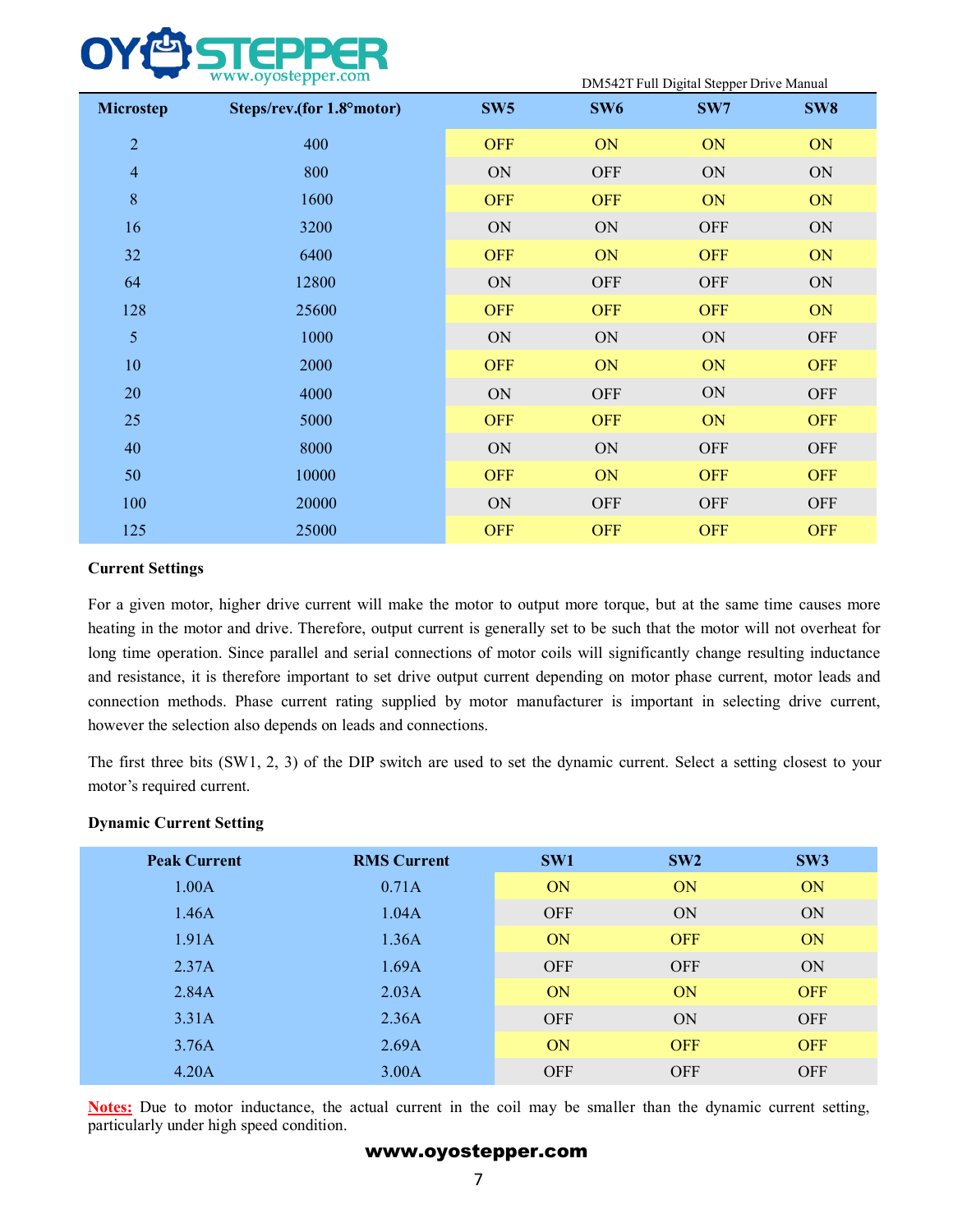

DM542T Full Digital Stepper Drive Manual<br>t to be half of the selected dynamic current, STAR ISLAM ISLAM ISLAM ISLAM ISLAM ISLAM ISLAM ISLAM ISLAM ISLAM ISLAM ISLAM ISLAM ISLAM ISLAM ISLAM ISLAM ISLAM ISLAM ISLAM ISLAM ISLAM ISLAM ISLAM ISLAM ISLAM ISLAM ISLAM ISLAM ISLAM ISLAM ISLAM ISLAM ISLAM ISLAM ISLAM I

Band Standstill Current Setting<br>
Standstill Current Setting<br>
SW4 is used for this purpose. OFF meaning that the standstill current is set to be half of the selected dynamic current,<br>
and ON meaning that standstill current The current Setting<br>
Standstill Current Setting<br>
Standstill Current Setting<br>
SW4 is used for this purpose. OFF meaning that the standstill current is set to be half of the selected dynamic current,<br>
and ON meaning that sta Bandstill Current Setting<br>
Standstill Current Setting<br>
SW4 is used for this purpose. OFF meaning that the standstill current is set to be half of the selected<br>
and ON meaning that standstill current is set to be the same a

**MONTAN Standstill Current Setting**<br>
WWW.oyostepper.com<br>
Standstill Current Setting<br>
SW4 is used for this purpose. OFF meaning that the standstill current is set to be half of<br>
and ON meaning that standstill current is set Examples 10 Examples 2014 Universal Control of motor auto-identification and parameter auto-configuration of motor auto-identification and parameter auto-configuration of motor auto-identification and parameter auto-config Example 1.1 The output of this purpose. OFF meaning that the standstill current is set to be half of the selected dynamic current,<br>SW4 is used for this purpose. OFF meaning that the standstill current is set to be half of Standstin Current Setting<br>SW4 is used for this purpose. OFF meaning th<br>and ON meaning that standstill current is set to<br>The current automatically reduced to 50% o<br>application needs a different standstill current,<br>Motor aut Standstin Current setting<br>
SW4 is used for this purpose. OFF meaning that the stand<br>
and ON meaning that standstill current is set to be the sa<br>
The current automatically reduced to 50% of the sel<br>
application needs a diff The current automatically reduced to 50% of the selected dynamic current 0.4 second after the last pulse. If the application needs a different standstill current, please contact Leadshine.<br> **Motor auto-identification and p** deplication needs a different standstill current, please contact Leadshine.<br>
The drive will operate the function of motor auto-identification and parameter auto-configuration when power on, and<br>
calculate the optimal para The value of the function and parameter auto-configuration<br>The value of the point of motor and parameter auto-configuration when power on, and<br>altate the optimal parameter using for current control after this processing, t Frauto-interation and parameter auto-comiguration<br>dirive will operate the function of motor auto-identification and parameter auto-configuration when power on, and<br>late the optimal parameter using for current control after

- 
- 
- If a power supply serves several drives, separately connecting the drives is recommended instead of the pottom of the drive, it is recommended to use twisted pair shield cable.<br>
 To prevent noise incurred in PUL/DIR signa
- daisy-chaining.
- T. Wiring Notes<br>
 In order to improve anti-interference performance of the drive, it is recommended to use twisted pair shield cable.<br>
 To prevent noise incurred in PUL/DIR signal, pulse/direction signal wires and moto In order to improve anti-interference performance of the drive, it is recommended to use twisted pair shield cable.<br>To prevent noise incurred in PUL/DIR signal, pulse/direction signal wires and motor wires should not be ti In order to improve anti-interference performance of the drive, it is recommended to use twisted pair ship To prevent noise incurred in PUL/DIR signal, pulse/direction signal wires and motor wires should not together. It i ■ In order to improve anti-interference performance on<br>
To prevent noise incurred in PUL/DIR signal, pul-<br>
together. It is better to separate them by at least 1<br>
easily disturb pulse direction signals, causing motor<br>
■ If A complete stepping system should include stepping motor, stepping drive, power supply and controller (pulse<br>
The a power supply serves several drives, separately connecting the drives is recommended instead of<br>
A complete • If a power supply serves several drives, separately connecting the drives<br>
daisy-chaining.<br>
• It is prohibited to pull and plug connector P2 while the drive is powered ON, because<br>
through motor coils (even when motor i

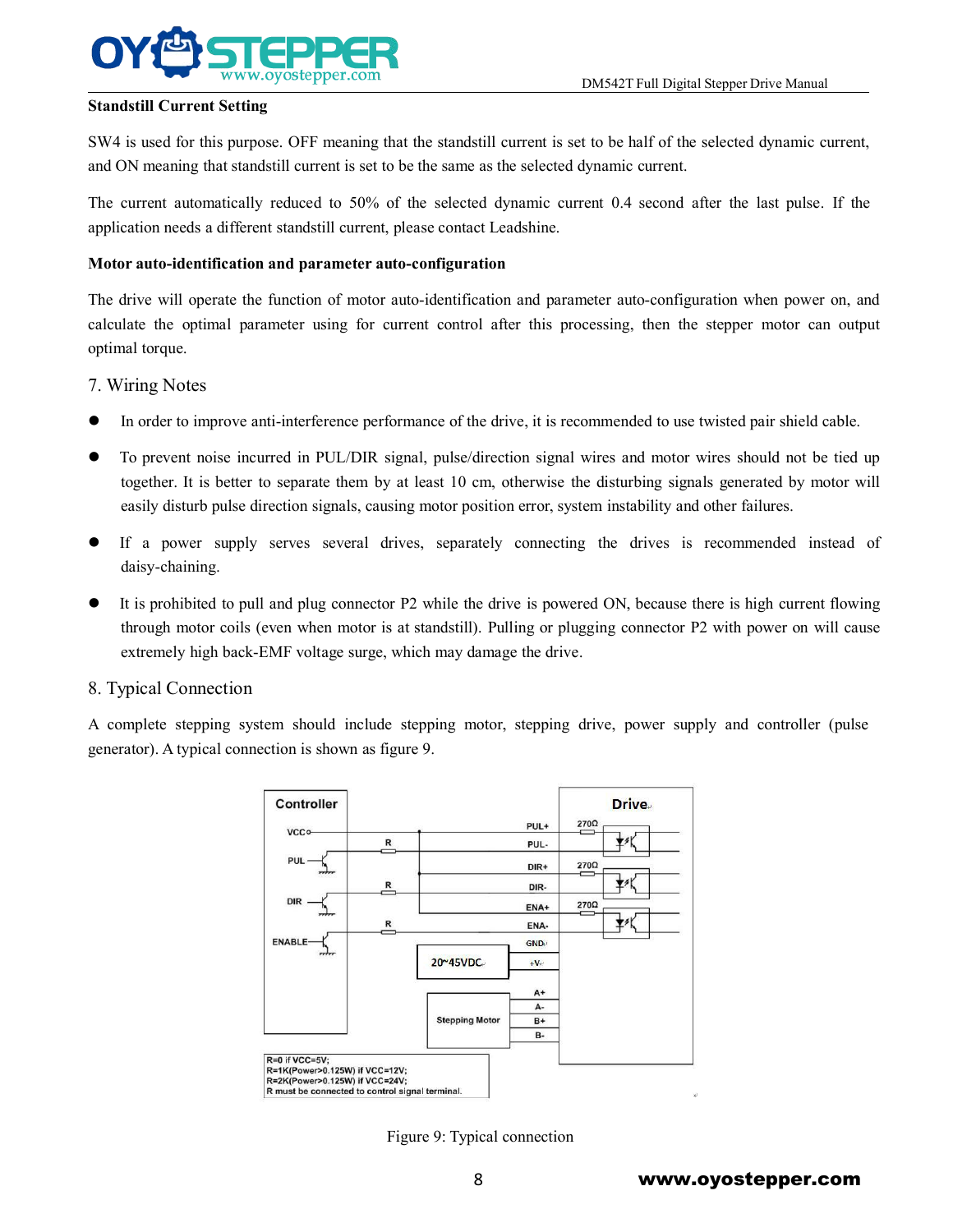

DM542T Full Digital Stepper Drive Manual



# **Remark:**

- PUL/DIR<br>
Figure 10: Sequence ch<br>
Remark:<br>
a) tl: ENA must be ahead of DIR by at least 5µs.<br>
"Connector P1 Configurations" for more information<br>
b) t2: DIR must be ahead of PUL effective edge by 5µ<br>
c) t3: Pulse width not l
	-
	-
	-

|                 |                            | Figure TO. Sequence chart of control signals                                       |                                                                                                  |
|-----------------|----------------------------|------------------------------------------------------------------------------------|--------------------------------------------------------------------------------------------------|
| <b>Remark:</b>  |                            |                                                                                    |                                                                                                  |
| a)              |                            |                                                                                    | t1: ENA must be ahead of DIR by at least 5µs. Usually, ENA+ and ENA- are NC (not connected). See |
|                 |                            | "Connector P1 Configurations" for more information.                                |                                                                                                  |
| b)              |                            | t2: DIR must be ahead of PUL effective edge by 5µs to ensure correct direction;    |                                                                                                  |
| c)              |                            | t3: Pulse width not less than $2.5\mu s$ ;                                         |                                                                                                  |
| $\mathbf{d}$    |                            | t4: Low level width not less than $2.5\mu s$ .                                     |                                                                                                  |
|                 | 10. Protection Functions   |                                                                                    |                                                                                                  |
|                 |                            | To improve reliability, the drive incorporates some built-in protections features. |                                                                                                  |
| <b>Priority</b> | Time(s) of<br><b>Blink</b> | <b>Sequence wave of red LED</b>                                                    | <b>Description</b>                                                                               |
|                 |                            |                                                                                    |                                                                                                  |
| 1st             | $\mathbf{1}$               |                                                                                    | Over-current protection activated when peak<br>current exceeds the limit.                        |
| 2nd             | $\overline{2}$             |                                                                                    | Over-voltage protection activated when drive<br>working voltage is greater than 60VDC            |